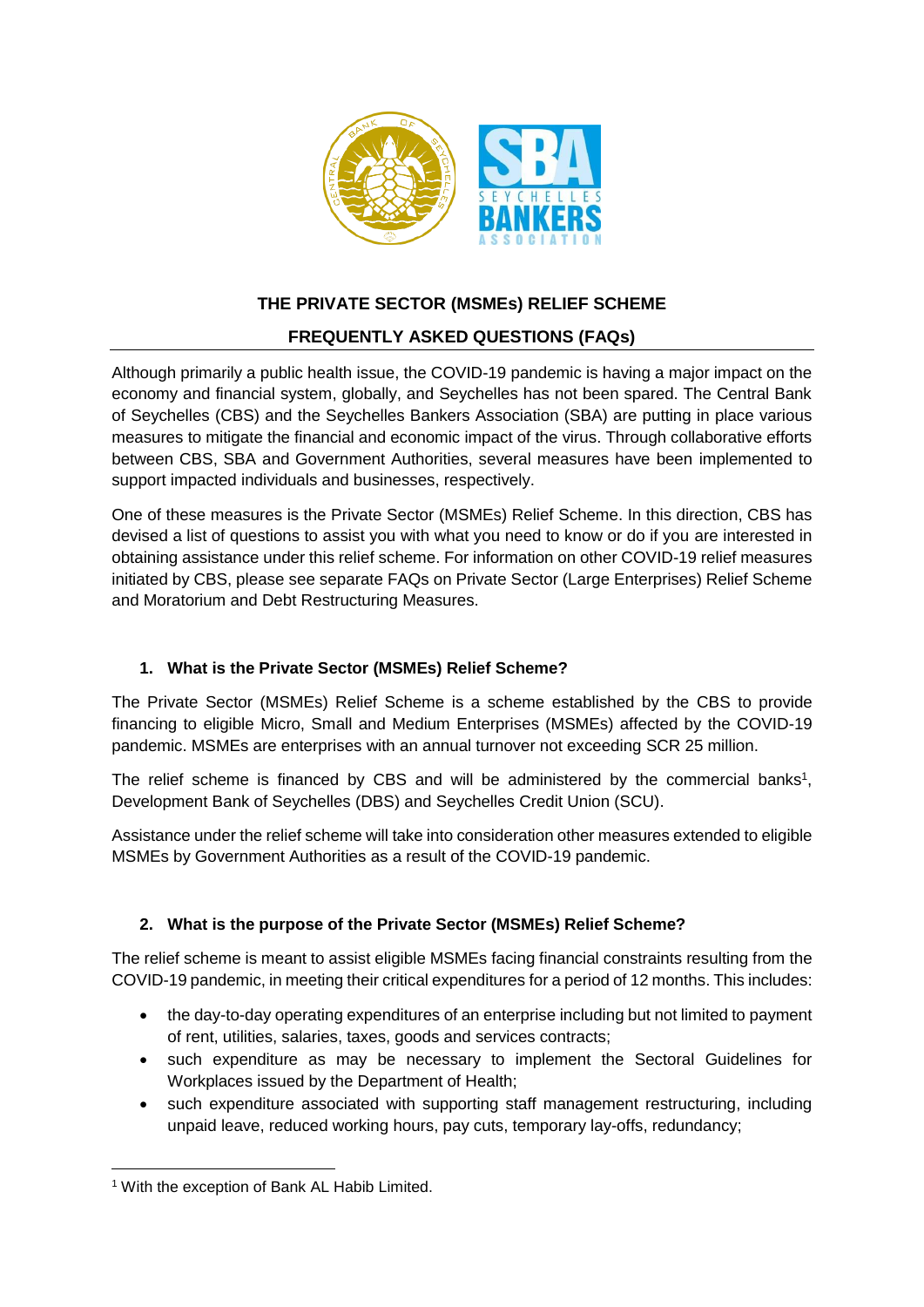- such expenditure associated with the integration of digital technology within the business which results in a change in how the business operates and which adds value to the goods and services delivered to the customer;
- such expenditure associated with adjusting the existing operations/business model so as to adapt the business to the changing market conditions;
- such expenditure associated with reskilling and training programmes; and
- debt servicing, but under the following controls:
	- $\circ$  applicable for sectors that are under significant stress, primarily businesses in the tourism sector;
	- o to cover interest repayments only, for a maximum period of 1 year; and
	- o applicable on credit facilities with the main Banker only.

The above expenses are subject to business viability and credit assessments by the participating commercial banks, DBS and SCU, and are complementary to assistance being provided by Government Authorities. Other critical expenditures are to be considered depending on the specificity of the business.

## **3. What are the main terms and conditions of the Private Sector (MSMEs) Relief Scheme?**

Financing will be provided in the form of overdrafts or loans as offered by commercial banks, DBS and SCU and with the following main terms and conditions as applicable:

- Fixed Lending rate of 1.5% per year
- Moratorium of 18 months as a maximum on principal and interest repayments for loans, but under the following conditions:
	- o Existing applicants with a 12-month moratorium will benefit from an additional automatic 6-month moratorium; and
	- $\circ$  New applicants will receive a 12-month moratorium, and further extensions will be based on review by the Banker
- A maximum repayment period of 8 years, inclusive of the approved moratorium period for loans, but under the following conditions:
	- $\circ$  The 8-year maximum repayment period is not automatic; approved applicants need to consult with their Banker; and
	- $\circ$  Tenor will vary within the 8 years, on a case-by-case basis based on various factors.

However, customers may choose to opt out of the moratorium on repayment of principal and interest on loans and should inform their respective commercial bank, DBS or SCU accordingly.

#### **4. What are the main eligibility criteria that will be considered for obtaining assistance under the Private Sector (MSMEs) Relief Scheme?**

Assistance under the relief scheme is open for application to eligible MSMEs that are engaged in economic sectors impacted by COVID-19.

Each application will be subject to a credit assessment that will be undertaken by the commercial bank, DBS or SCU as the case may be. This credit assessment will also take into account the credit history of the applicant and borrowings with other credit-granting institutions may be considered.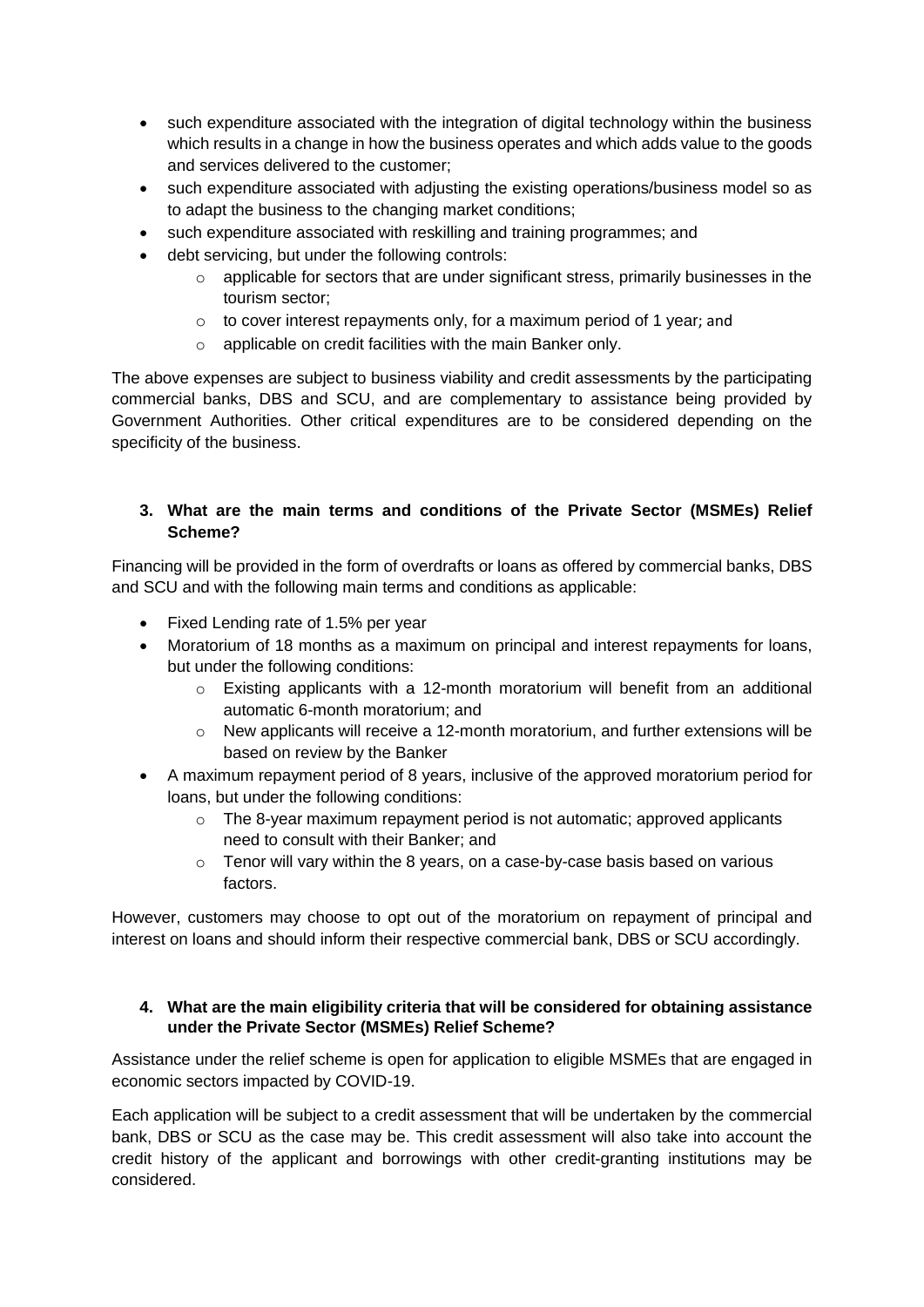However, your existing loan facilities with the institution at which you are lodging your application must, at a minimum, have been in good order as at the end of February 2020. Otherwise, you will not be eligible to apply for assistance under the relief scheme at that institution.

Moreover, MSMEs assisted under the Small Business Support Fund are not eligible for assistance under the Private Sector (MSMEs) Relief Scheme.

## **5. Which credit-granting institutions are offering assistance under the Private Sector (MSMEs) Relief Scheme?**

Currently, the credit granting institutions that have signed the Private Sector Relief Credit Line Facility Agreement to administer the Private Sector (MSMEs) Relief Scheme are namely:

- Absa Bank (Seychelles) Ltd
- Mauritius Commercial Bank (Seychelles) Ltd
- Bank of Baroda
- Nouvobang
- Seychelles Commercial Bank
- Al Salam Bank Seychelles Ltd
- Bank of Ceylon
- Development Bank of Seychelles
- Seychelles Credit Union

Other institutions that have not yet signed the Agreement may do so while the scheme remains open.

#### **6. How do I apply for assistance under the Private Sector (MSMEs) Relief Scheme?**

Eligible MSMEs interested in obtaining assistance under the relief scheme will need to submit certain documents to allow their commercial bank, DBS or SCU to process their application, including:

- Written application with supporting reasons
- Forecast cash flow statement for at least 12 months
- Latest tax returns

Applicants may be requested to submit additional supporting documents and should contact their respective commercial bank, DBS or SCU on the relevant documents to be submitted.

Commercial banks, DBS and SCU will accept scanned and electronic copies of documents where applicable.

To note, MSMEs may approach the Seychelles Chamber of Commerce and Industry (SCCI), working in collaboration with the Enterprise Seychelles Agency (ESA), if they require assistance with the preparation of application packs along with cash flow forecasts.

#### **7. Will my commercial bank, DBS or SCU help me in preparing a cash flow statement?**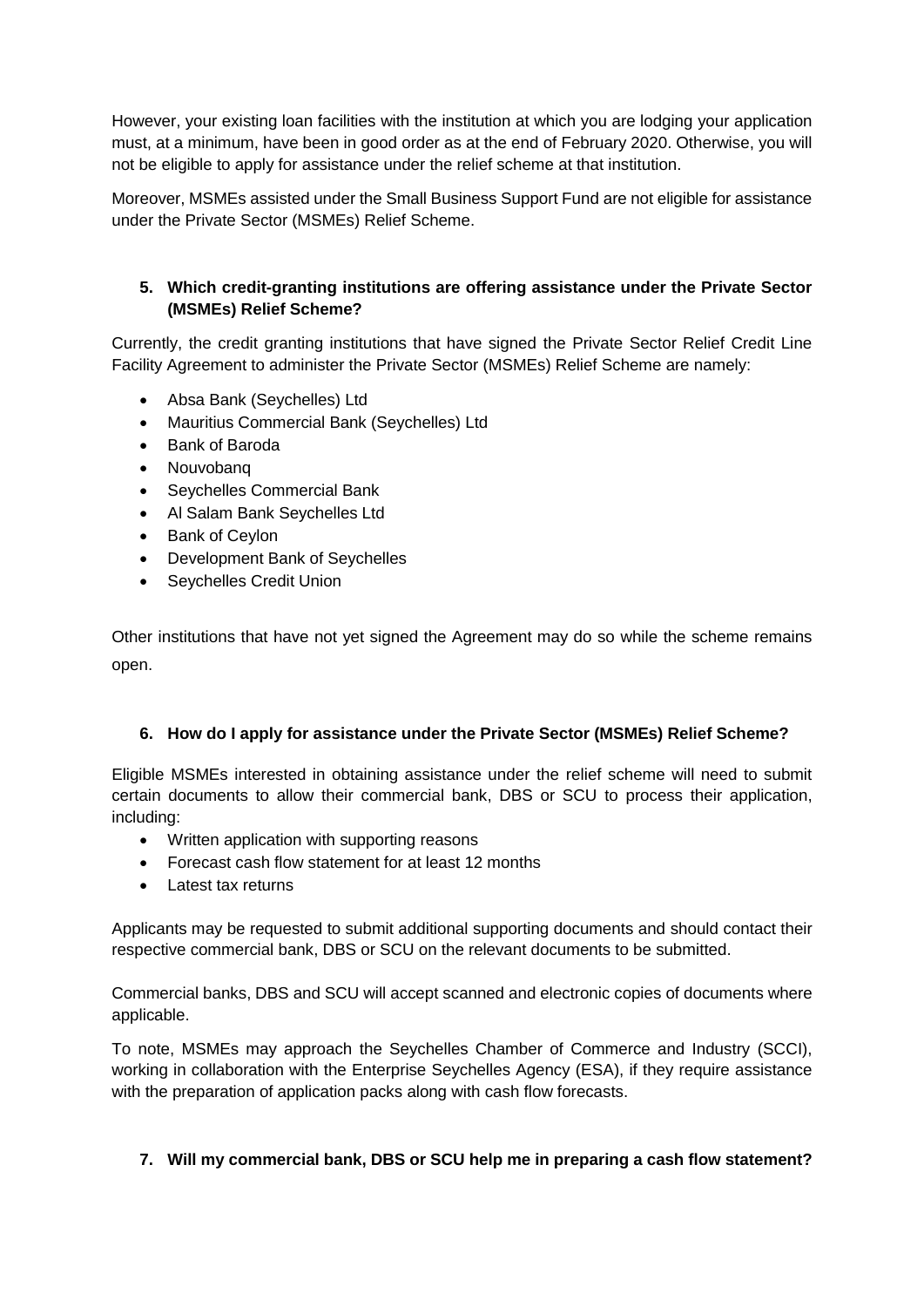You are encouraged to acquire assistance from your financial controller, accounting firm and/or qualified consultant in preparing cash flow statements. Should you need assistance to prepare a cash flow statement, the commercial banks, DBS and SCU can provide templates to support the cash flow preparation process. To note, MSMEs may approach the SCCI, working in collaboration with ESA, for assistance with the preparation of application packs along with cash flow forecasts.

#### **8. Where do I go in order to obtain more guidance on the Private Sector (MSMEs) Relief Scheme?**

You should contact your respective commercial bank, DBS or SCU for guidance on the Private Sector (MSMEs) Relief Scheme. Should you not be able to receive any guidance, you may contact CBS on 4282000 (Press 1 for guidance on the COVID-19 Relief Policy Measures) or e-mail [info@cbs.sc](mailto:info@cbs.sc)

#### **9. Can I apply for assistance under the Private Sector (MSMEs) Relief Scheme more than once?**

Customers can apply for assistance under the relief scheme at only one commercial bank, DBS or SCU exclusively. Any additional requests for assistance must be made at the same commercial bank, DBS or SCU.

#### **10. Do I need to provide collateral to obtain assistance under the Private Sector (MSMEs) Relief Scheme?**

Customers will be required to provide personal guarantees up to a certain unsecured threshold, above which collateral may be requested at the discretion of the commercial bank, DBS and SCU.

#### **11. How long will it take for my application to be processed?**

This will depend on the complexity of each application and the amount of financing being requested. However, in general, it should take between 5 to 10 working days to process your application, subject to the submission of all documents required to process your application.

#### **12. Can I ask for an extension in the moratorium period on loans?**

Existing applicants currently provided with a 12-month moratorium will automatically receive an additional 6-month moratorium. New applicants will receive a 12-month moratorium, and further extensions will be based on review by the Banker.

## **13. If I opt for assistance under the Private Sector (MSMEs) Relief Scheme, will my records on the Credit Information System (CIS) be adversely impacted?**

Provided that you honour your commitment with your respective commercial bank, DBS or SCU, your records on the CIS will not be adversely impacted.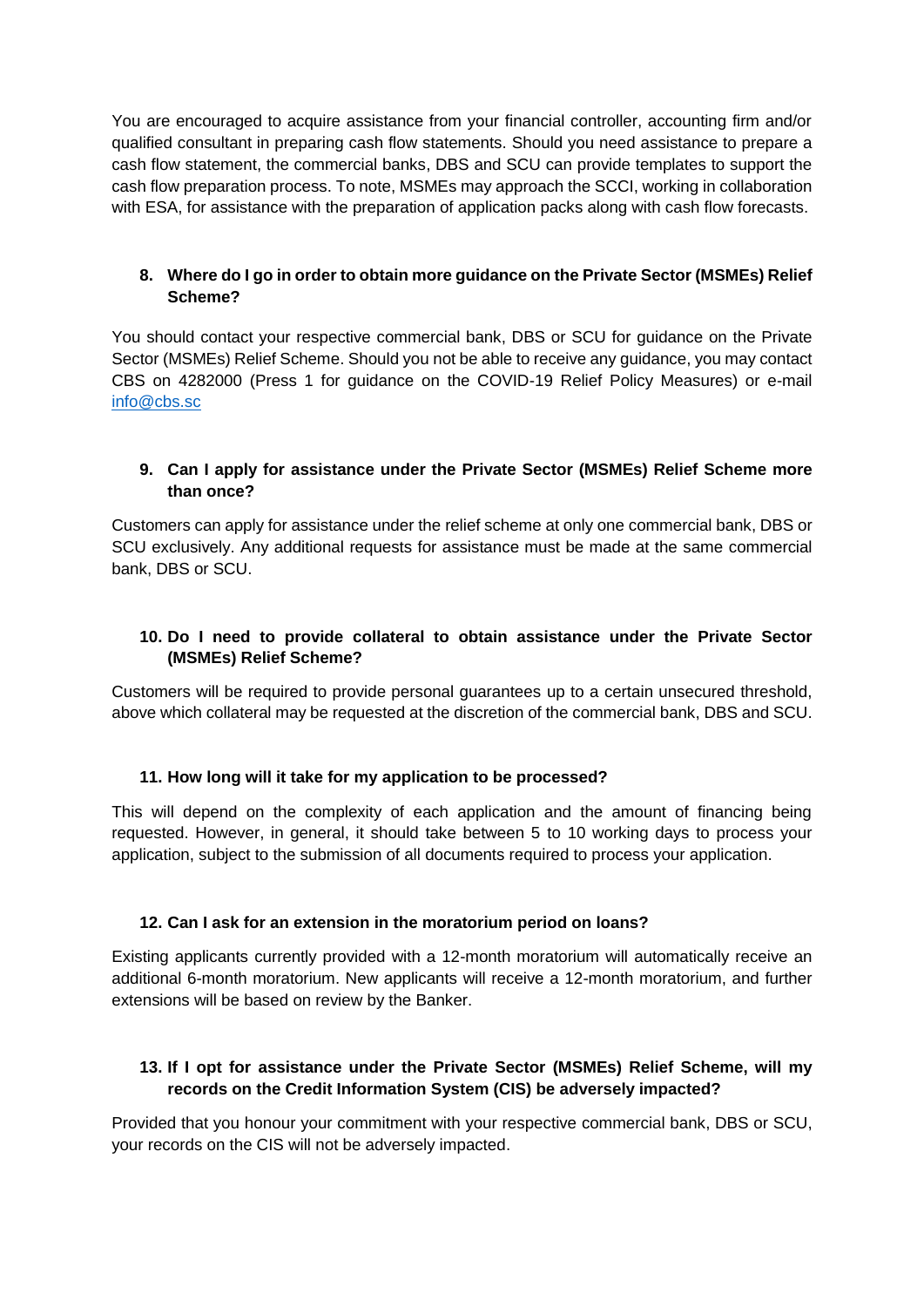## **14. I currently have loan facilities in default, can I apply for assistance under the Private Sector (MSMEs) Relief Scheme?**

Your existing loan facilities with the institution at which you are lodging your application must, at a minimum, have been in good order as at the end of February 2020. Otherwise, you will not be eligible to apply for assistance under the relief scheme at that institution.

Please refer to question 4 above on the eligibility criteria for obtaining assistance under the relief scheme.

## **15. My business is engaged in the hospitality and tourism sector and has been affected by the COVID-19 pandemic. I am struggling to cover my monthly expenses including repayment of my current loan facilities. Can I apply for assistance under the Private Sector (MSMEs) Relief Scheme?**

Please refer to questions 2 and 4 above on the eligibility criteria and scope of coverage for obtaining assistance under the relief scheme.

If you are facing difficulties in meeting your existing loan obligations, this can also be considered under the Moratorium and Debt Restructuring Measures previously mentioned.

## **16. I run a small business which has been severely affected by COVID-19, if business does not improve, I will soon be defaulting on my loan facilities and monthly expenses. Can I apply for assistance under the Private Sector (MSMEs) Relief Scheme?**

Please refer to questions 2 and 4 above on the eligibility criteria and scope of coverage for obtaining assistance under the relief scheme.

If you are facing difficulties in meeting your existing loan obligations, this can also be considered under the Moratorium and Debt Restructuring Measures previously mentioned.

## **17. My business has an annual turnover greater than R25 million. Can I still apply for assistance under the Private Sector (MSMEs) Relief Scheme?**

Only MSMEs with an annual turnover not exceeding R25 million can apply for assistance under the relief scheme.

For businesses with an annual turnover above R25 million, please refer to the Private Sector (Large Enterprises) Relief Scheme FAQ.

## **18. Can I apply for assistance under the Private Sector (MSMEs) Relief Scheme if I have also requested for moratorium or debt restructuring on an existing loan facility?**

Applicants who have requested for moratorium or debt restructuring on an existing loan facility can still apply for assistance under the relief scheme.